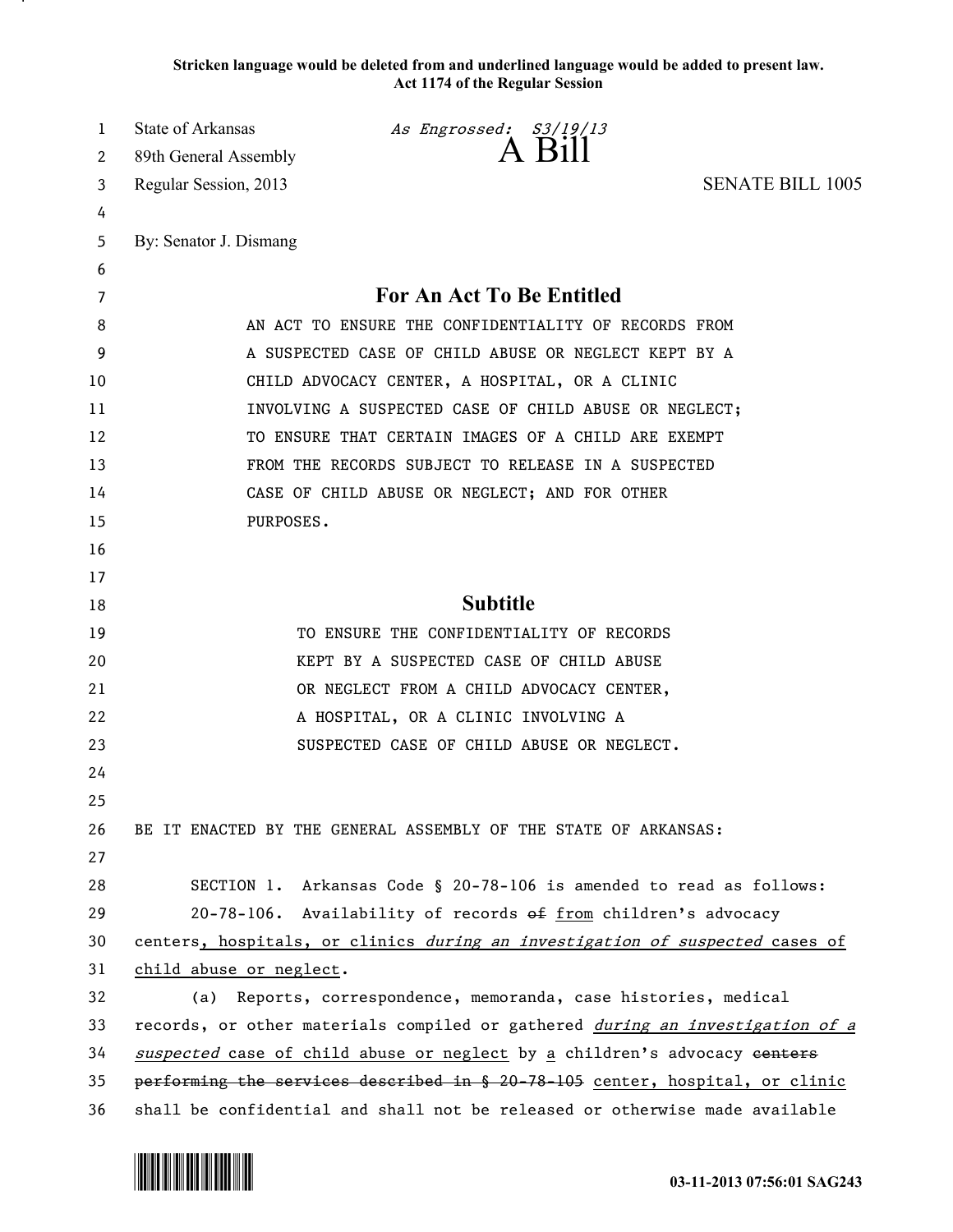except: 2 (1) Medical records may be released to To the attorney representing the abused child in a custody or juvenile case with an order of appointment or an order recognizing entry of appearance (2) For any audit or similar activity conducted with the administration of any plan or program by any governmental agency which is authorized by law to conduct the audit or activity; (3) To law enforcement agencies, a prosecuting attorney, or the Attorney General; (4) To any licensing or registering authority to the extent necessary to carry out its official responsibilities, but the information shall be maintained as confidential; (5) To a grand jury or court upon a finding that: (A) Information in the record is necessary for the determination of a civil, criminal, or administrative issue before the court or grand jury; and (B) The information cannot be obtained from a person or entity described in subdivision (b)(2) of this section; (6) To the Department of Human Services; (7) To a court-appointed special advocate volunteer with a valid court order; (8) Images of a child's breast, genitals, or anus shall not be released except as provided under subsection (c) of this section; (9) All records may be released to an attorney in any criminal, civil, or administrative proceeding or to a party in a criminal, civil, or administrative proceeding if the party is not represented by an attorney as permitted under criminal, civil, or administrative discovery rules upon a finding by the court that: (A) Information in the record is necessary for the determination of a criminal, civil, or administrative issue before a court or grand jury; and (B) The information cannot be obtained from a person or entity described in subdivision (b)(2) of this section; and (9)(10) Medical records may be released to a person providing medical or psychiatric care or services to the abused child. (b)(1) Except as provided in subdivision (b)(2) of this section, no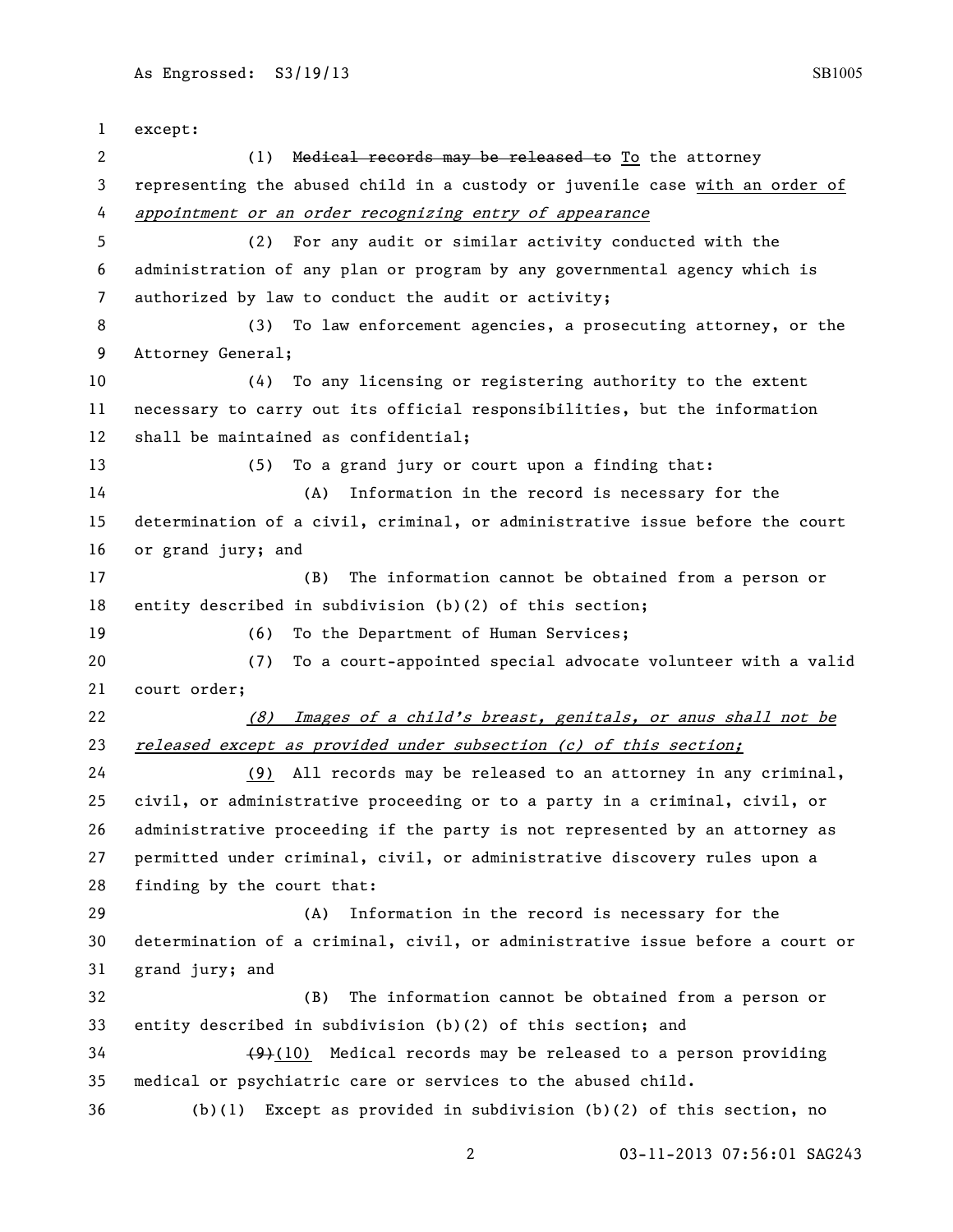person or agency to whom disclosure is made may disclose to any other person reports or other information obtained under this section.

 (2) Law enforcement agencies, a prosecuting attorney, the department, a court of competent jurisdiction, or the Attorney General may release reports or information obtained under this section. However, any report or information released under this subsection shall remain confidential.

 (c)(1) Nothing in this section shall deny or diminish the right of an attorney for a party or a party to a criminal, civil, or administrative proceeding to receive discovery as provided in this section in order for the attorney or party to:

(B) File appropriate pleadings; or

12 (A) Prepare for trial;

(C) Present evidence in court.

 (2)(A) The circuit court shall issue protective orders under the Arkansas Rules of Criminal Procedure or Arkansas Rules of Civil Procedure, as applicable, to ensure that those items of evidence for which there is a reasonable expectation of privacy are not distributed to persons or institutions without a legitimate interest in the evidence and otherwise should be sealed. There is a reasonable expectation of privacy in the following items:

| 22 | (i) Audio or videotapes of a child witness;          |
|----|------------------------------------------------------|
| 23 | (ii) Photographs of a child witness;                 |
| 24 | (iii) Name of a child victim; and                    |
| 25 | Medical records of a child victim; and<br>(iv)       |
| 26 | Images of a child's breast, genitals, or anus<br>(v) |

 (B) The administrative hearing officer or administrative law judge shall issue protective orders to ensure that those items of evidence for which there is a reasonable expectation of privacy are not distributed to persons or institutions without a legitimate interest in the evidence and otherwise should be sealed. There is a reasonable expectation of privacy in the following items:

 (i) Audio or videotapes of a child witness; (ii) Photographs of a child witness; 35 (iii) Name of a child victim; and (iv) Medical records of a child victim; and

03-11-2013 07:56:01 SAG243